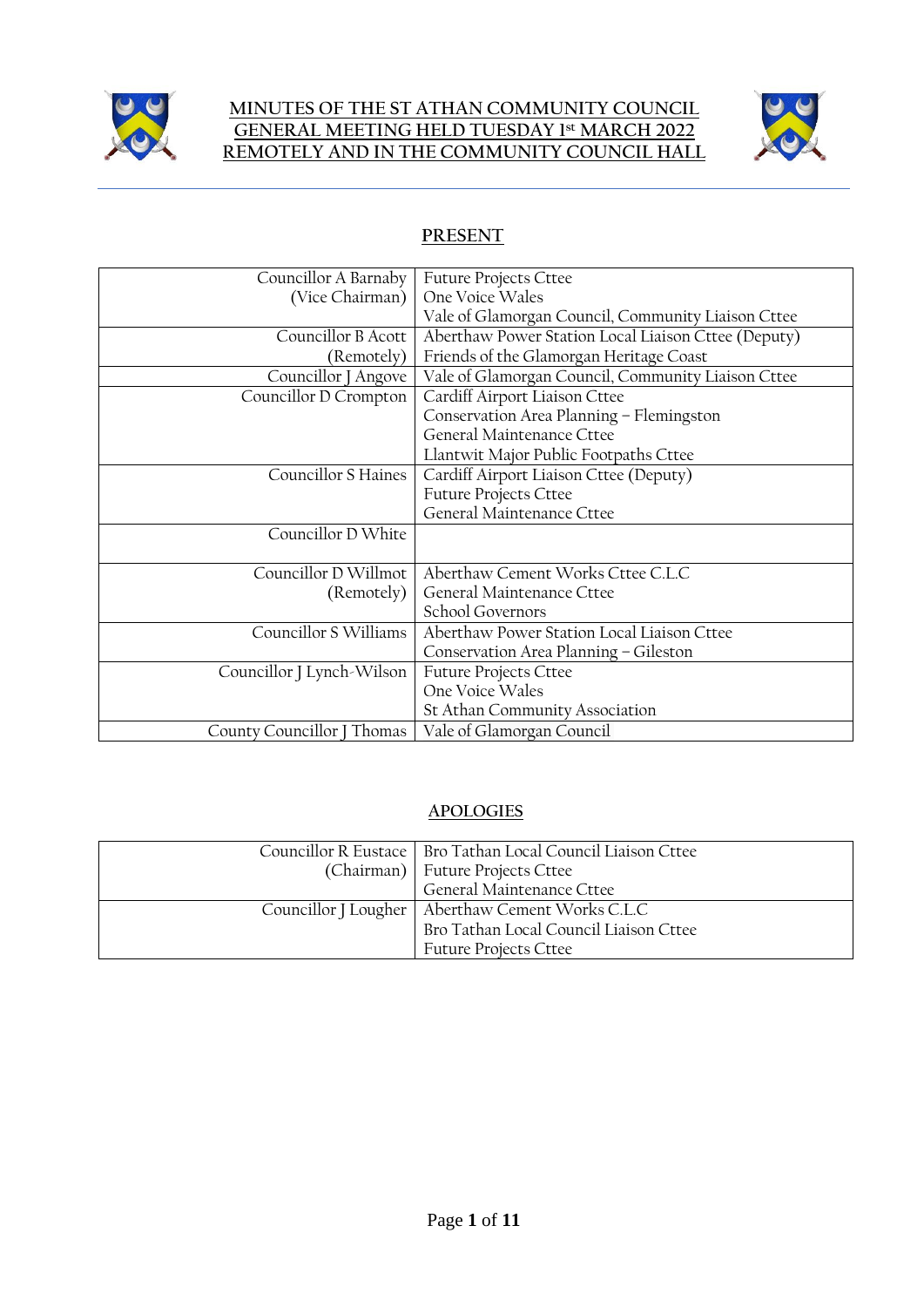| <b>MINUTE</b> | <b>ITEM</b>                                                                                                                                                                                                                                                                                                                                                               | <b>ACTION</b>  |
|---------------|---------------------------------------------------------------------------------------------------------------------------------------------------------------------------------------------------------------------------------------------------------------------------------------------------------------------------------------------------------------------------|----------------|
| 2186          | <b>WELCOME</b>                                                                                                                                                                                                                                                                                                                                                            |                |
|               | The Chairman welcomed those present to the meeting.                                                                                                                                                                                                                                                                                                                       |                |
| 2187          | DECLARATION OF INTEREST                                                                                                                                                                                                                                                                                                                                                   |                |
|               | Councillor D Crompton } Library.<br>Councillor D Willmot }                                                                                                                                                                                                                                                                                                                |                |
| 2188          | CONFIRMATION OF GENERAL MEETING MINUTES                                                                                                                                                                                                                                                                                                                                   |                |
|               | PROPOSED By: Councillor S Haines<br>SECONDED By: Councillor J Lynch-Wilson                                                                                                                                                                                                                                                                                                |                |
|               | That the minutes of the General Meeting held on the 1 <sup>st</sup> February 2022 be<br>accepted as a true record of proceedings.                                                                                                                                                                                                                                         | <b>CARRIED</b> |
| 2189          | MATTERS ARISING FROM THE GENERAL MEETING                                                                                                                                                                                                                                                                                                                                  |                |
|               | The following matters remain on going:                                                                                                                                                                                                                                                                                                                                    |                |
|               | Allotment.<br>a.<br>Telephone box Flemington.<br>b.<br>c. Pollinator project.<br>d. Website Accessibility<br>War Memorial.<br>e.                                                                                                                                                                                                                                          |                |
| 2190          | STANDING ORDER SUSPENSION                                                                                                                                                                                                                                                                                                                                                 |                |
|               | Proposed by Councillor J Angove<br>Seconded by: Councillor J Lynch-Wilson                                                                                                                                                                                                                                                                                                 |                |
|               | That Standing Orders be suspended to permit residents to raise their<br>concerns relating to proposed development of Gileston Manor in accordance<br>with 2c and 2d of Town and Country Planning (Development Management<br>Procedure) (Wales) Order 2012.                                                                                                                | CARRIED        |
|               | Concerns raised:<br>a. Excessive noise.<br>b. Vale Council 'Noise Management Plan' not working.<br>Light pollution.<br>c.<br>d. Fireworks.<br>Incorrect use of outside area.<br>e.<br>Possible failure protection of Bat population.<br>t.<br>Fear of sanctions not being fully investigated or acted on by the Vale<br>g.<br>Council.<br>h. Increase of through traffic. |                |
|               | Councillor S Haines said he had spoken to Gileston residents, who also<br>made clear their frustrations of being disturb late at night by people asking<br>for direction to the Manor House. He conducted a straw poll to investigate<br>residents' level of contentment in relation to how the Manor House<br>conducts its business:                                     |                |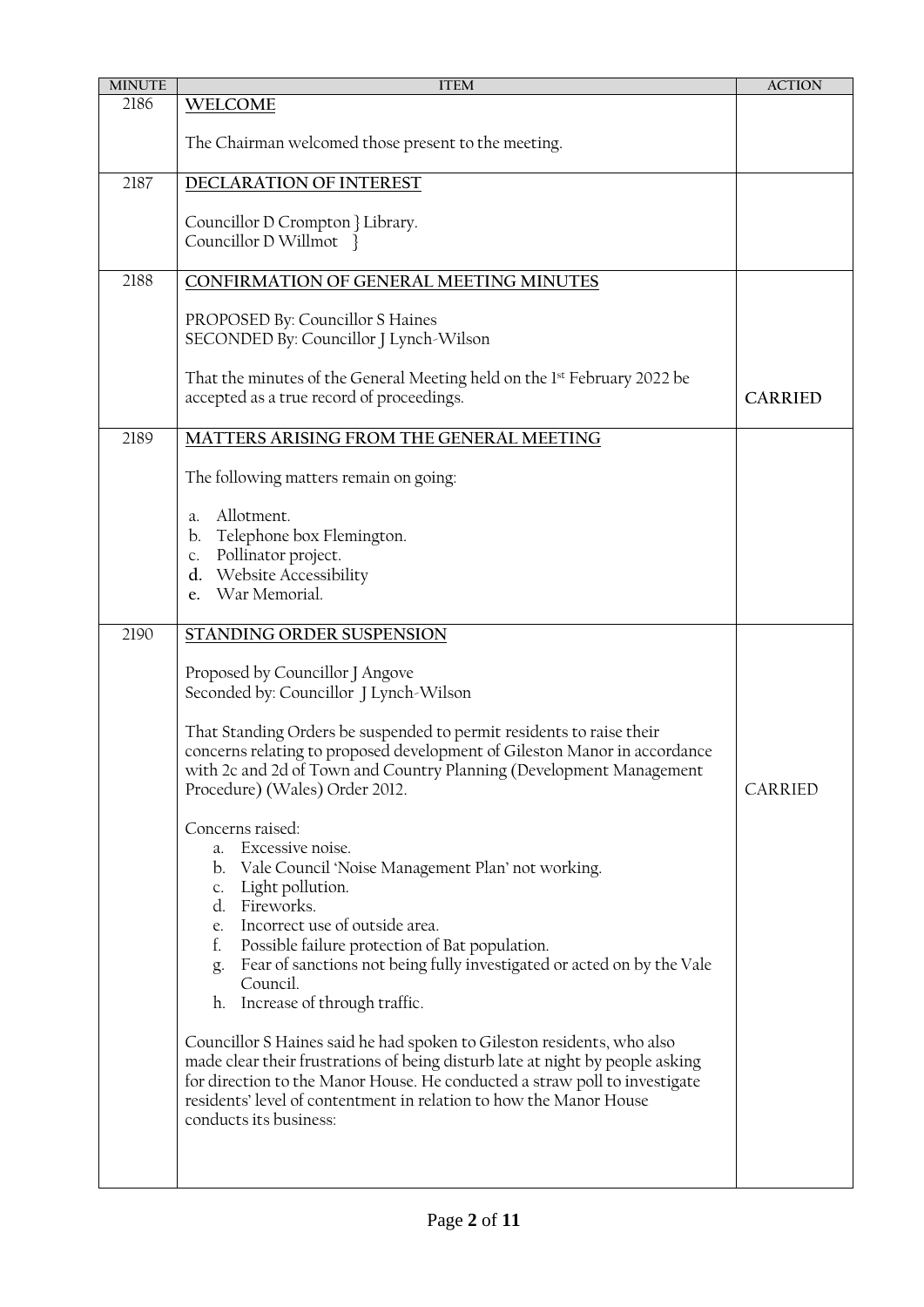| 2190<br>Cont. |          | 75% of Gileston residents are not happy.<br>95% of those residents living close to the Manor House are<br>extremely upset.               |                |
|---------------|----------|------------------------------------------------------------------------------------------------------------------------------------------|----------------|
|               |          | Proposed By: Councillor S Haines<br>Seconded By: Councillor J Angove                                                                     |                |
|               |          | That following the above presentation, Standing Orders be reinstated.                                                                    | CARRIED        |
| 2191          |          | FINANCIAL STATEMENT                                                                                                                      |                |
|               |          | The Chairman presented a Financial Statement of Accounts as at the 25 <sup>th</sup><br>February 2022. Summary of accounts is at Annex A. |                |
|               |          | PROPOSED By: Councillor J Lynch-Wilson<br>SECONDED By: Councillor S Haines                                                               |                |
|               |          | That the presented statement be accepted as a true record of council<br>financial accounts.                                              | <b>CARRIED</b> |
| 2192          |          | CORRESPONDENCE                                                                                                                           |                |
|               |          | a. O.V.W - Minutes of the Ordinary Meeting, Bridgend/Vale/Cardiff                                                                        |                |
|               |          | Area. Committee Meeting held 24th January 2022.                                                                                          |                |
|               |          | b. Royal Mail - Newsletter Drop.                                                                                                         |                |
|               | c.       | O.V.W - The Welsh Government is developing a Community Food<br>Strategy.                                                                 |                |
|               | d.       | Vale Public Health Team - Food Vale Spring Festival.                                                                                     |                |
|               | е.       | O.V.W - Welsh Government Apprenticeship Scheme 2022.                                                                                     |                |
|               | f.       | RBL - Planting a Tree for the Jubilee.                                                                                                   |                |
|               | g.       | Boverton Nurseries - Flower baskets.                                                                                                     |                |
|               | h.       | Public Sector Executive - Encouraging Diversity in Local Elections.                                                                      |                |
|               | i.       | Welsh Government - Vacant roles, Bilingual Team Support                                                                                  |                |
|               | j.       | VoG Council - Election nomination forms.                                                                                                 |                |
|               | k.       | VoG Events Officer - Confirmation Fete and Party in the Park go                                                                          |                |
|               | I.       | ahead.<br>O.V.W - Section 47 Multi Location Meetings Sector Survey 2021.                                                                 |                |
|               |          | m. Welsh Gov - Consultation on how to measure the inclusion of                                                                           |                |
|               |          | migrants in Wales.                                                                                                                       |                |
|               | n.       | VoG Council - Precept 2022-22 confirmation.                                                                                              |                |
|               |          | <b>o</b> . Geraint John Planning - Gileston Manor, pre-application                                                                       |                |
|               |          | consultation in Wales for 'major' development.                                                                                           |                |
|               |          | p. O.V.W - Nature and Us - the national conversation about Wales<br>natural environment.                                                 |                |
|               |          | q. Fareshare Cymru - Volunteering to fight hunger and food waste.                                                                        |                |
|               | r.       | Falkland Conflict 40 <sup>th</sup> Anniversary at the Cenotaph, Gladstone Rd,                                                            |                |
|               |          | Barry on Sunday 12th June, meeting from 10.30, 11.00 start                                                                               |                |
|               |          | s. Nomination papers for the Town and Community elections $-5th$                                                                         |                |
|               |          | May 2022.                                                                                                                                |                |
|               | t.       | Independent Remuneration Panel for Wales Annual report –                                                                                 |                |
|               |          | February 2022.                                                                                                                           |                |
|               | u.<br>V. | Membership of One Voice Wales 2022-2023.<br>SACHaL Joint Working                                                                         |                |
|               |          | w. Letter of thanks from Councillor N Gudgeon                                                                                            |                |
|               |          |                                                                                                                                          |                |
|               |          |                                                                                                                                          |                |
|               |          |                                                                                                                                          |                |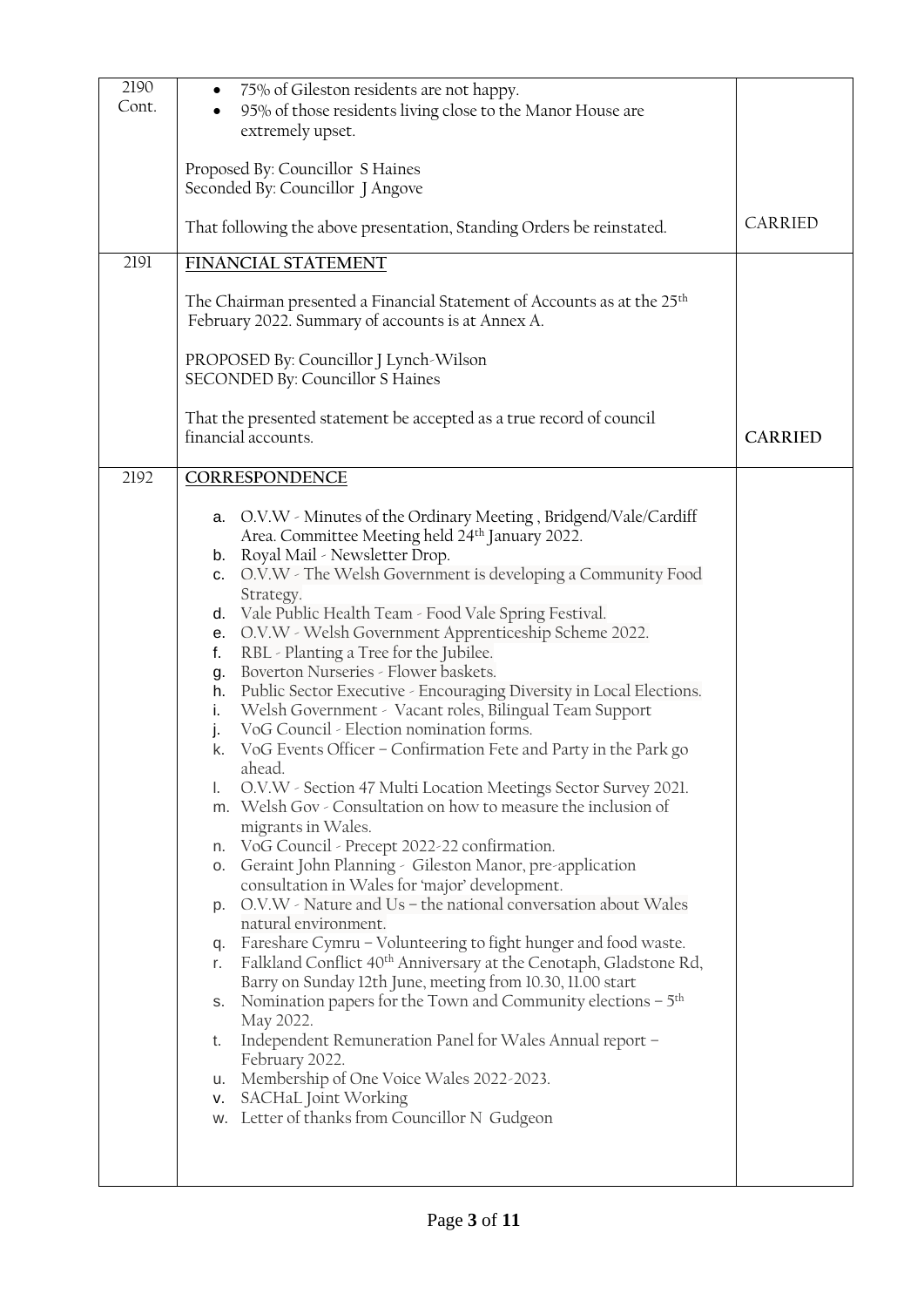| 2193 | <b>CHAIRMAN'S ACTIONS</b>                                                                             |                 |                |
|------|-------------------------------------------------------------------------------------------------------|-----------------|----------------|
|      | New PCSO contact details sent to councillors.<br>a.<br>'Letter of Intent' sent to Library.<br>$b_{-}$ |                 |                |
|      | Attended Toolkit Focus Group Meeting on Il <sup>th</sup> February 2022.<br>C <sub>1</sub>             |                 |                |
|      | d. Advised hall hirers of increase charges from 1st April 2022.                                       |                 |                |
|      | Expression of Interest sent to Fete stallholders and Party in the Park<br>e.                          |                 |                |
|      | acts.<br>f.<br>Requested guidance on road closures from VoG Events Officer -                          |                 |                |
|      | Queens Platinum Jubilee.                                                                              |                 |                |
| 2194 | <b>INVOICES</b> (February 2022)                                                                       |                 |                |
|      | Income                                                                                                |                 |                |
|      | Playgroup                                                                                             |                 |                |
|      | Whist Club                                                                                            |                 |                |
|      | Beavers & Scouts                                                                                      |                 |                |
|      | Ladies What Dance<br>Microsoft                                                                        | 90.00           |                |
|      |                                                                                                       | 1.91            |                |
|      | Expenditure                                                                                           |                 |                |
|      | Caretaker Salary                                                                                      | 356.80          |                |
|      | Clerk Salary                                                                                          | 648.24          |                |
|      | Edenvale (Grass cut)                                                                                  | 150.00          |                |
|      | <b>E-ON Next</b>                                                                                      | 769.99          |                |
|      | EDF (Feeder Pillar x2)                                                                                | 19.00           |                |
|      | HMRC (Income Tax & NI)<br>Onecom (Telephone & Broadband)                                              | 210.46          |                |
|      | Microsoft License                                                                                     | 38.14           |                |
|      | JPL Sound (Fete 2021)                                                                                 | 11.28           |                |
|      | CCMS Wales Ltd (Window cleaning)                                                                      | 540.00<br>70.00 |                |
|      | Amazon (HDMI to VGA Adaptor Cable)                                                                    | 12.98           |                |
|      | Amazon (Printing Paper & Ink)                                                                         | 86.15           |                |
|      | Blachere Illuminations UL Ltd (Christmas Light)                                                       | 466.20          |                |
|      | Thomas Fattorini Ltd (Chain of Office)                                                                | 1478.29         |                |
|      | Lifestyle Express (Lightbulbs)                                                                        | 5.98            |                |
|      | Welsh Air Ambulance (Donation)                                                                        | 50.00           |                |
|      | Hope Rescue (Donation)<br>Methodist Church (Donation)                                                 | 50.00           |                |
|      |                                                                                                       | 200.00          |                |
|      | Proposed by: Councillor D Crompton                                                                    |                 |                |
|      | Seconded by: Councillor J Lynch-Wilson                                                                |                 |                |
|      |                                                                                                       |                 |                |
|      | That the above income and expenditure payments are accepted as                                        |                 | <b>CARRIED</b> |
|      | correct.                                                                                              |                 |                |
| 2195 | PLANNING APPLICATIONS                                                                                 |                 |                |
|      | Planning Application No. 2022/00061/FUL (TH)<br>a.                                                    |                 |                |
|      | Location: Bank Cottage, Flemingston Road, Flemingston, Barry                                          |                 |                |
|      | Proposal: Installation of new solar panel system integrated into                                      |                 |                |
|      | depth of existing slated roof to garage adjacent Bank Cottage.                                        |                 |                |
|      |                                                                                                       |                 |                |
|      | PROPOSED By: Councillor D Crompton                                                                    |                 |                |
|      | SECONDED By: Councillor J Lynch-Wilson                                                                |                 |                |
|      | That No Objection to this planning application be submitted to the<br>Vale of Glamorgan Council.      |                 | <b>CARRIED</b> |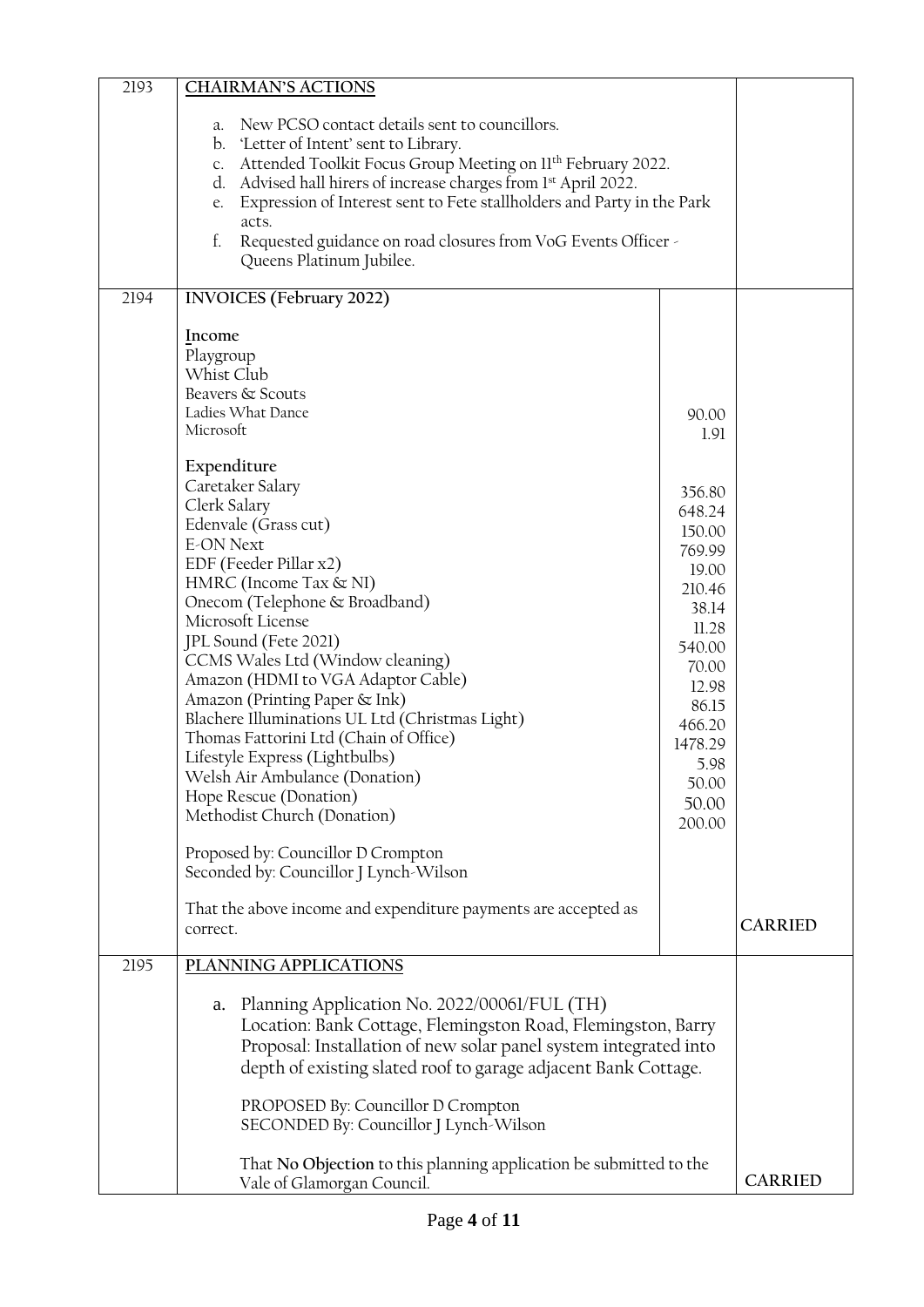| 2195<br>Cont. | b. Planning Application No. 2022/00099/FUL (CJ)<br>Location: The Old Post Office, Rock Road, St Athan<br>Proposal : Change of Use from A3 coffee shop/tearoom to a shop<br>offering food and drink home delivery service with restricted hot<br>food takeaway (Sui Generis/Use Class A3)                                                                                                                                                                                                                                       |                |
|---------------|--------------------------------------------------------------------------------------------------------------------------------------------------------------------------------------------------------------------------------------------------------------------------------------------------------------------------------------------------------------------------------------------------------------------------------------------------------------------------------------------------------------------------------|----------------|
|               | It was noted that Premises have recently been used in breach of planning as a<br>takeaway which resulted in a number of complaints and issues with vehicle<br>movements.                                                                                                                                                                                                                                                                                                                                                       |                |
|               | PROPOSED By: Councillor S Haines<br>SECONDED By: Councillor A Barnaby                                                                                                                                                                                                                                                                                                                                                                                                                                                          |                |
|               | That an Objection is made to this planning application for the<br>following reasons:                                                                                                                                                                                                                                                                                                                                                                                                                                           |                |
|               | • Lack of available parking, exasperating on going parking issues at<br>Rock Road and around junction<br>Historically, vehicles travel against the 'One Way' road layout.<br>• Customers will be encouraged to use Rectory Drive as a short cut<br>to the premises.                                                                                                                                                                                                                                                            |                |
|               | Late night use and smells annoying residents.                                                                                                                                                                                                                                                                                                                                                                                                                                                                                  | <b>CARRIED</b> |
|               | Proposed by Councillor J Lynch-Wilson<br>Seconded by: Councillor S Haines                                                                                                                                                                                                                                                                                                                                                                                                                                                      |                |
|               | That Standing Orders be suspended to permit residents to raise their<br>concerns relating to the below application.                                                                                                                                                                                                                                                                                                                                                                                                            | <b>CARRIED</b> |
|               | c. Planning Application No. 2021/01021/FUL (IR)<br>Location: 3, Orchard Way, Gileston<br>Proposal: Change of use of annexe to holiday let                                                                                                                                                                                                                                                                                                                                                                                      |                |
|               | Proposed By: Councillor J Lynch-Wilson<br>Seconded By: Councillor S Haines                                                                                                                                                                                                                                                                                                                                                                                                                                                     |                |
|               | That Standing Orders be reinstated.                                                                                                                                                                                                                                                                                                                                                                                                                                                                                            | <b>CARRIED</b> |
|               | PROPOSED By: Councillor J Angove<br>SECONDED By: Councillor S Haines                                                                                                                                                                                                                                                                                                                                                                                                                                                           |                |
|               | That an Objection to this planning application be submitted to the<br>Vale of Glamorgan Council due to:                                                                                                                                                                                                                                                                                                                                                                                                                        |                |
|               | Overuse of property and insufficient parking.<br>There are already enough holiday lets in Gileston village.<br>Recent Manor planning app to provide a further 20 holiday<br>$\bullet$<br>lets<br>The developer currently has many tenants in the property.<br>There is a known need for private rental properties for the<br>local people of the Vale.<br>Detrimental effects to an already fragile rural amenity, incl.<br>٠<br>detrimental impact on privacy and amenity of neighbouring<br>properties due to its proximity. |                |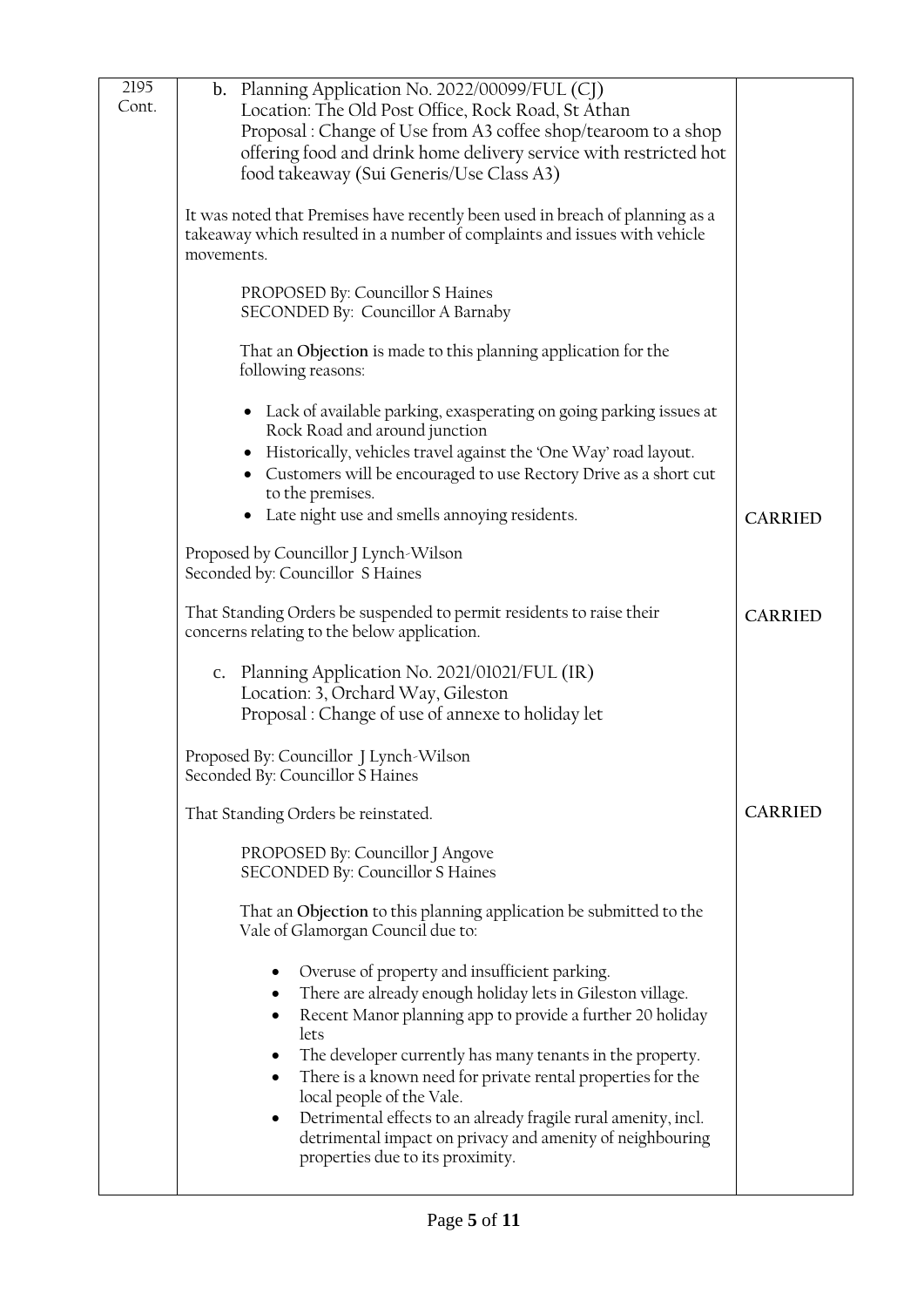| 2195<br>Cont. |    | Harm to local amenity, community wellbeing - creating less<br>$\bullet$<br>stable local communities.<br>First time home buyers will struggle to purchase a property in<br>$\bullet$<br>Gileston village.<br>Local people are the owners of property in the first market<br>$\bullet$<br>(owner occupiers) and people from outside the community<br>are the owners of property in the second market (holiday<br>lets). The financial burden would fall disproportionately on<br>homeowners from within the local community.       | <b>CARRIED</b> |
|---------------|----|----------------------------------------------------------------------------------------------------------------------------------------------------------------------------------------------------------------------------------------------------------------------------------------------------------------------------------------------------------------------------------------------------------------------------------------------------------------------------------------------------------------------------------|----------------|
|               |    | d. Planning Application No. 2022/00121/FUL (IR)<br>Location: Land adjacent to shelter, 21m From 3 Picketston Close 5m<br>From Unnamed Road, Eglwys Brewis Road, Eglwys Brewis<br>Proposal: Plot 1 - Construction of detached two and a half storey five<br>bedroom house and an attached double garage. The forming of a new<br>vehicle and pedestrian access onto Eglwys Brewis Road, construction<br>of 2.0m wide footway to frontage of site. Associated works including<br>driveway, landscaping, boundary walls and fencing |                |
|               |    | PROPOSED By: Councillor D Crompton<br>SECONDED By: Councillor J Angove                                                                                                                                                                                                                                                                                                                                                                                                                                                           |                |
|               |    | That no Objection to this planning application be submitted to the<br>Vale of Glamorgan Council.                                                                                                                                                                                                                                                                                                                                                                                                                                 | <b>CARRIED</b> |
|               | e. | Planning Application No. 2022/00109/FUL (IR)<br>Location: Land adjacent to shelter, 21m From 3 Picketston Close 5m<br>From Unnamed Road. Eglwys Brewis Road, Eglwys Brewis<br>Proposal: Plot 2 - Construction of detached two and a half storey five<br>bedroom house and a detached double garage. The forming of a new<br>vehicle and pedestrian access onto Eglwys Brewis Road, construction<br>of 2.0m wide footway to frontage of site. Associated works including<br>driveway, landscaping, boundary walls and fencing     |                |
|               |    | PROPOSED By: Councillor G Angove<br>SECONDED By: Councillor D Crompton                                                                                                                                                                                                                                                                                                                                                                                                                                                           |                |
|               |    | That no Objection to this planning application be submitted to the<br>Vale of Glamorgan Council due to:                                                                                                                                                                                                                                                                                                                                                                                                                          | <b>CARRIED</b> |
|               |    | Application No. 2021/00345/FUL<br>Location: Gileston Manor, Gileston Road, Gileston Proposal :<br>Variation of Condition 13 of Planning Permission<br>2018/00382/FUL relating to the use of the site only as a wedding<br>and conference venue. Approved on the 27 <sup>th</sup> January 2022                                                                                                                                                                                                                                    |                |
|               |    | Application No. 2021/01467/FUL<br>Location: Land adjacent to 7, Pantycelyn Place, St. Athan<br>Proposal: Proposed new dwelling, attached to No. 7 Pantycelyn<br>Place. Approved on 24 <sup>th</sup> February 2022.                                                                                                                                                                                                                                                                                                               |                |
|               |    |                                                                                                                                                                                                                                                                                                                                                                                                                                                                                                                                  |                |
|               |    |                                                                                                                                                                                                                                                                                                                                                                                                                                                                                                                                  |                |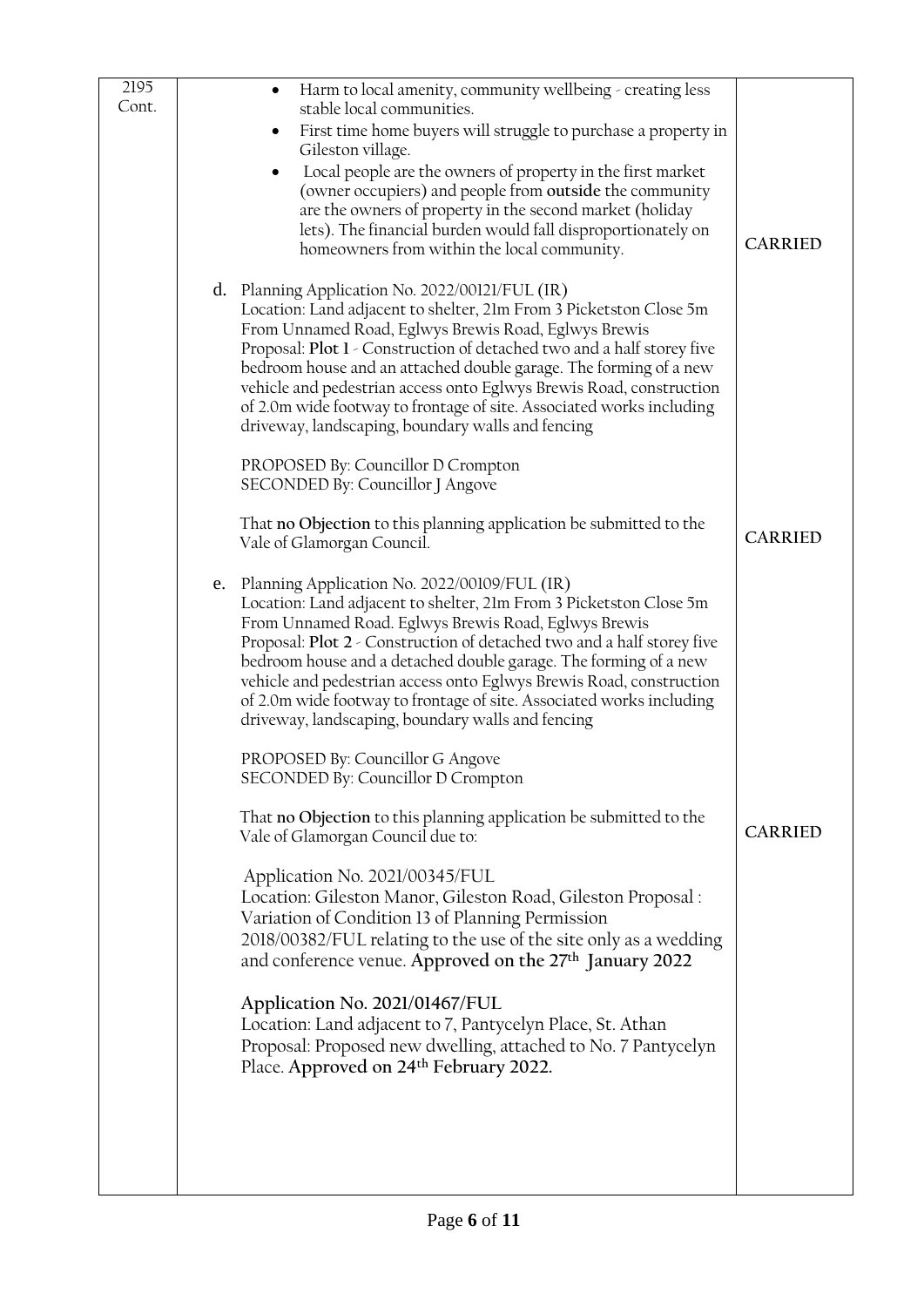| 2196 | <b>REPORTS</b>                                                                                                                                                                                                                                                                                                                               |                |
|------|----------------------------------------------------------------------------------------------------------------------------------------------------------------------------------------------------------------------------------------------------------------------------------------------------------------------------------------------|----------------|
|      | Councillor A Barnaby briefed members following her attendance to the One<br>Voice Wales meeting held on 24 <sup>th</sup> January 2022 and Liaison meeting held on<br>7 <sup>th</sup> February 2022                                                                                                                                           |                |
|      | Further details are at Annex B.                                                                                                                                                                                                                                                                                                              |                |
|      | PCSO Richard Mills provided the following crime statistics prior to the<br>meeting, in respect of St Athan Ward during the period 1 <sup>st</sup> February to 28 <sup>th</sup><br>February 2022.                                                                                                                                             |                |
|      | 3 x Crime offences<br>1 x Road offence<br>3 x Anti-social behaviour                                                                                                                                                                                                                                                                          |                |
| 2197 | <b>FLOWER BASKETS</b>                                                                                                                                                                                                                                                                                                                        |                |
|      | PROPOSED By: Councillor J Angove<br>SECONDED By: Councillor J Lynch-Wilson                                                                                                                                                                                                                                                                   |                |
|      | That flower baskets be purchased from Boverton Nurseries Ltd at a cost not<br>to exceed £445.20 and that they be displayed in St Athan village and<br>Gileston.                                                                                                                                                                              | <b>CARRIED</b> |
| 2198 | POSSIBLE EXTENSION OF COUNCIL BUILDING                                                                                                                                                                                                                                                                                                       |                |
|      | Trustees from the Library are to be invited to attend the next Council<br>Projects meeting on 14 <sup>th</sup> March 2022 to work with the St Athan Council in<br>progressing the possibility of extending the council building. At the same<br>time, the Council will write to the Vale Council to inform them of this<br>council's intent. |                |
| 2199 | QUEEN PLATINUM JUBILEE SUNDAY 5TH JUNE 2022                                                                                                                                                                                                                                                                                                  |                |
|      | PROPOSED By: Councillor D White<br>SECONDED By: Councillor A Barnaby                                                                                                                                                                                                                                                                         |                |
|      | That Welsh and Union Flags be purchased as part of the Queens Platinum<br>Jubilee celebrations and displayed in the ward at a cost not to exceed<br>£300.00.                                                                                                                                                                                 | <b>CARRIED</b> |
| 2200 | <b>GILESTON MANNOR</b>                                                                                                                                                                                                                                                                                                                       |                |
|      | PROPOSED By: Councillor J Angove<br>SECONDED By: Councillor S Haines                                                                                                                                                                                                                                                                         |                |
|      | That this Council responds to the Pre-Application Notice, Schedule 1b<br>Article 2c and 2d in respect of proposed development at Gileston Manor, in<br>support of the residents' concerns.                                                                                                                                                   | <b>CARRIED</b> |
| 2201 | LITTER PICK - SUNDAY 20TH MARCH 2022                                                                                                                                                                                                                                                                                                         |                |
|      | It was agreed, the planned litter pick will take place in the East Vale area.<br>Meeting at the Gather Place at 2pm on Sunday 20 <sup>th</sup> March.                                                                                                                                                                                        |                |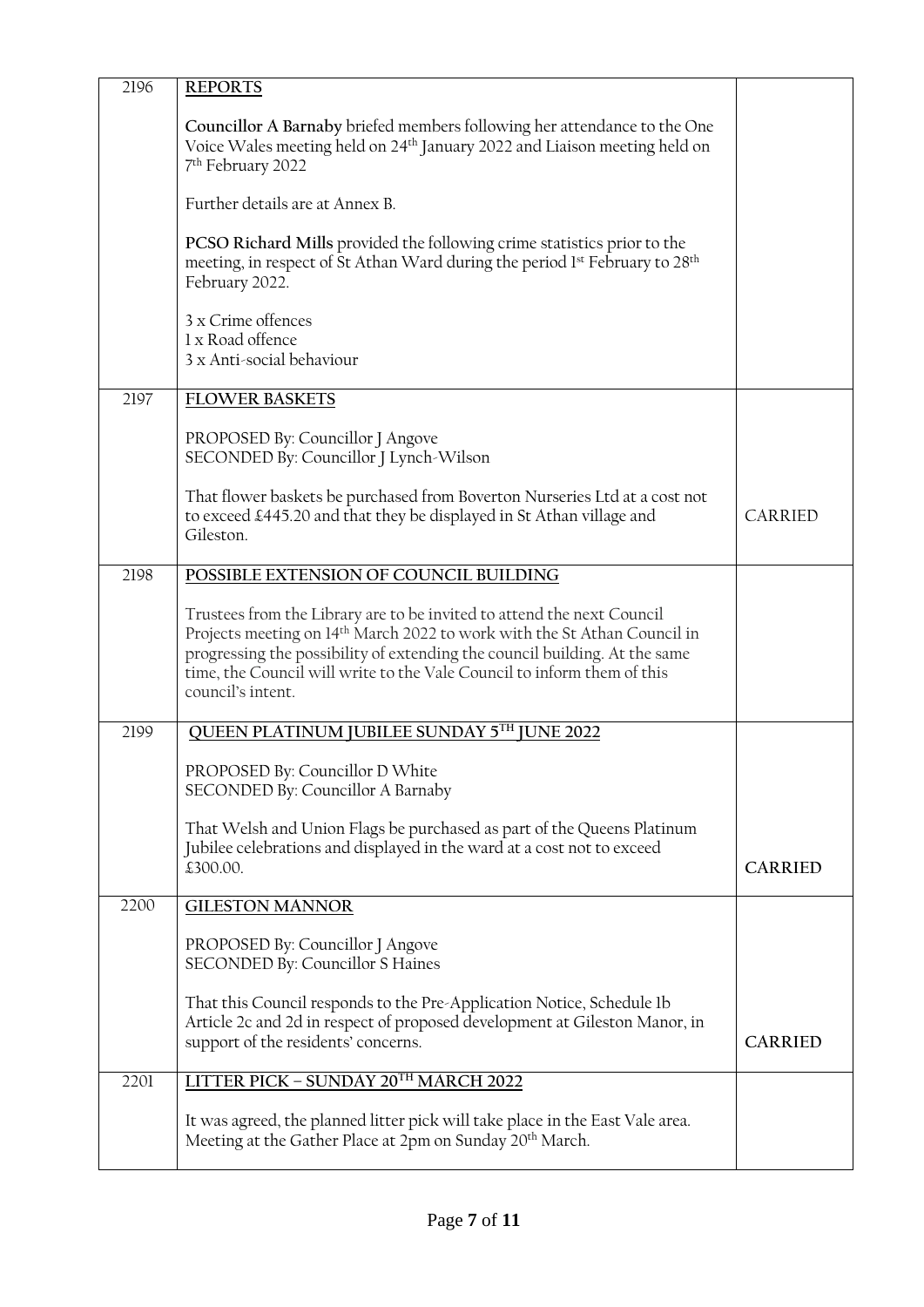| 2202 | <b>COVID PLAQUE</b><br>To be discussed at the next Project Committee meeting on 14 <sup>th</sup> March 2022.                                                                                                                                                                                                                                                                                                                                                                 |                |
|------|------------------------------------------------------------------------------------------------------------------------------------------------------------------------------------------------------------------------------------------------------------------------------------------------------------------------------------------------------------------------------------------------------------------------------------------------------------------------------|----------------|
| 2203 | <b>FINANCIAL APPEALS</b><br>PROPOSED by: Councillor J Lynch-Wilson<br>SECONDED by: Councillor J Angove<br>That a donation of £50.00 made to support Llangollen International Musical<br>Eisteddfod $7th - 10th$ July 2022.                                                                                                                                                                                                                                                   | <b>CARRIED</b> |
| 2204 | <b>ANY OTHER BUSINESS</b><br>County Councillor J Thomas spoke on issues relating to the laying of<br>underground broadband cables in the ward. Residents are encouraged to<br>contact Councillor Thomas should they have any concerns relating to this<br>work. Email: jwthomas@valeofglamorgan.go.uk Mob: 07749132793.<br>It was noted that the bus shelters in St Athan had been removed and<br>replacements had started too be installed which include supported seating. |                |

There being no further business to discuss the meeting closed at 9.03 pm.

Next General Community Council meeting Tuesday 5 th April 2022 at 7:30pm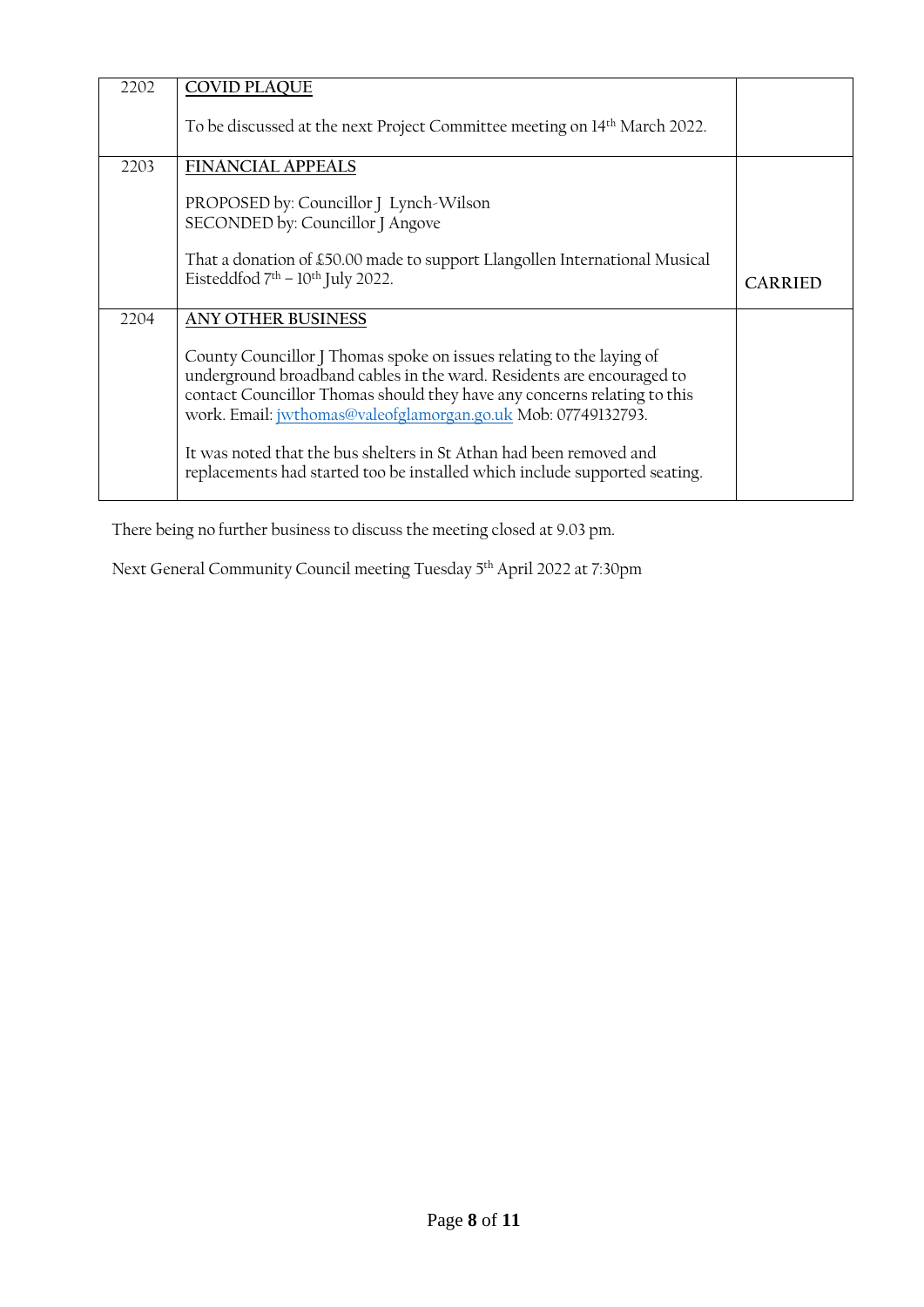#### **Annex A**

#### **ST ATHAN COMMUNITY COUNCIL FINANCIAL STATEMENT AS AT 25 th February 2022**

### **RESERVE ACCOUNT**

| Income      | 6,051.94 |
|-------------|----------|
| Expenditure | 0.00     |
| Balance     | 6,051.94 |

# **CURRENT ACCOUNT**

| <b>INCOME</b>           |           |
|-------------------------|-----------|
| Balance brought forward | 3,662.62  |
| Precept                 | 38,473.00 |
| Centre Hire             | 1,574.00  |
| VAT Refund              | 1,649.90  |
| St Athan Ward (Fete)    | 755.55    |
| Refunds                 | 104.64    |
| Total                   | 46,219.71 |

| <b>EXPENDITURE</b>   |           |
|----------------------|-----------|
| Administration       | 18,679.10 |
| Chairman's Allowance | 142.70    |
| Council Property     | 9469.76   |
| Grants & Donations   | 2,430.00  |
| St Athan Ward        | 7,320.61  |
| Total                | 38,042.17 |
|                      |           |
|                      |           |

| Overall Balance | 8,177.54 |
|-----------------|----------|
|                 |          |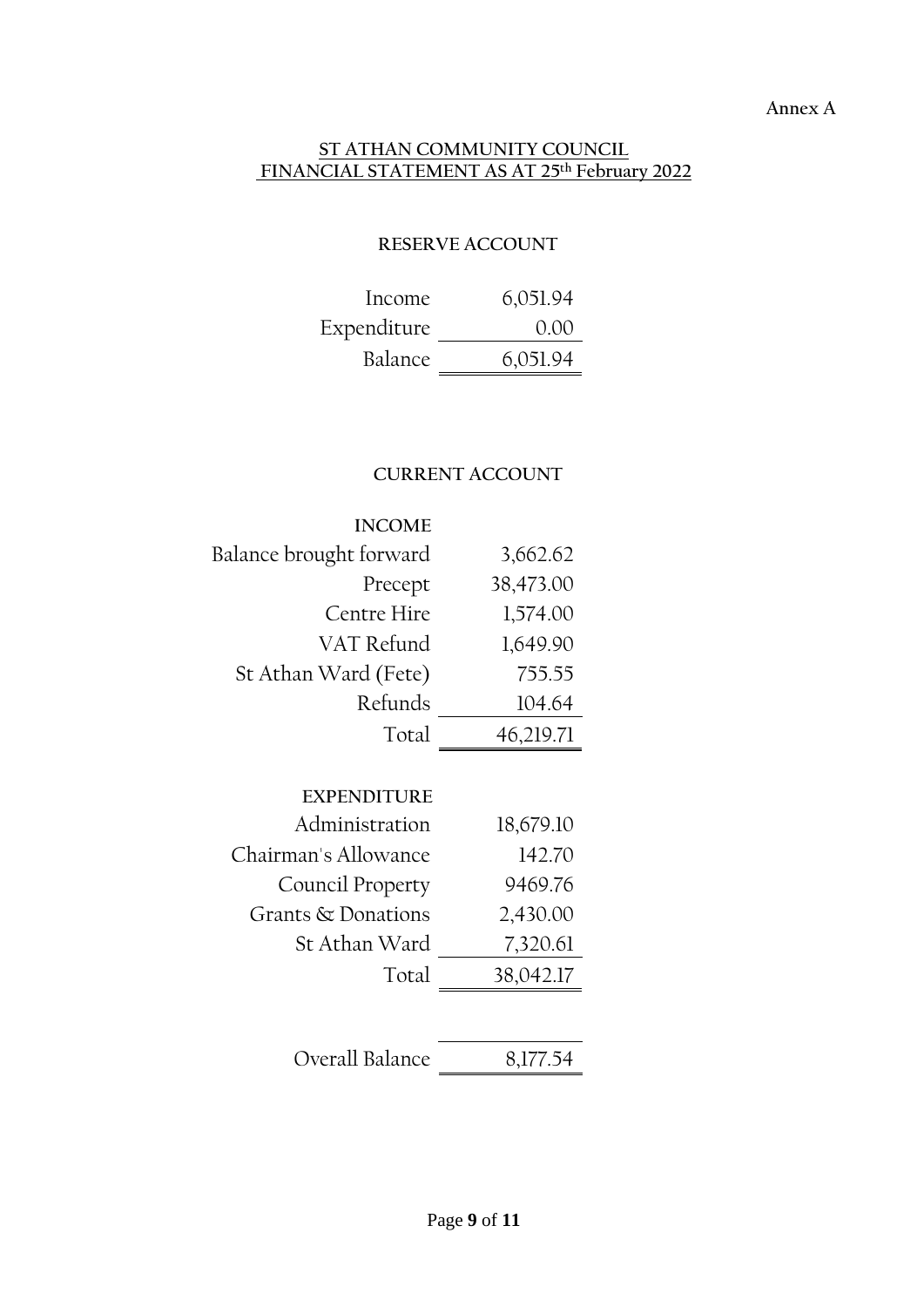## **ONE VOICE WALES BRIDGEND/VALE/CARDIFF AREA COMMITTEE HELD ON 24TH JANUARY 2022 (VIRTUAL)**

## **REPORT BY COUNCILLOR A BARNABY**

- 1. A brief presentation was made covering the promotion of local places for nature, community gardens, orchards, wildflower and allotments. Inc urban on concrete.
	- a. The Heritage Fund has lots of money too offer any qualifying scheme.
- 2. Vale of Glamorgan looking at ecology projects such as 'Swift' boxes to replace the blocked-up eaves, should be north facing.
- 3. Heritage Coast group had not sent in any information
- 4. Queens Jubilee in June was mentioned, it was noted that the actual date is 6th Feb and some community councils were organising events on that date.
- 5. The requirement for Clerks too be qualified going forward was mentioned.
- 6. Engagement with community in particular older persons, a survey was taking place the success of other surveys was mentioned including the one carried out in St Athan with 'Creative Rural Community's'.
- 7. Virtual Community/Town Council meetings were discussed following a OneVoice Wales survey. It was noted that some were still fully virtual but many were holding hybrid versions. I asked how others managed with the IT side, and if any had used the 'Owl' system suggested too St Athan. No one had heard of or used this system and they thought it rather expensive for a CC – one council had gone too PC world who suggested and supplied speakers. Mics etc at approx. £250 which was working well.